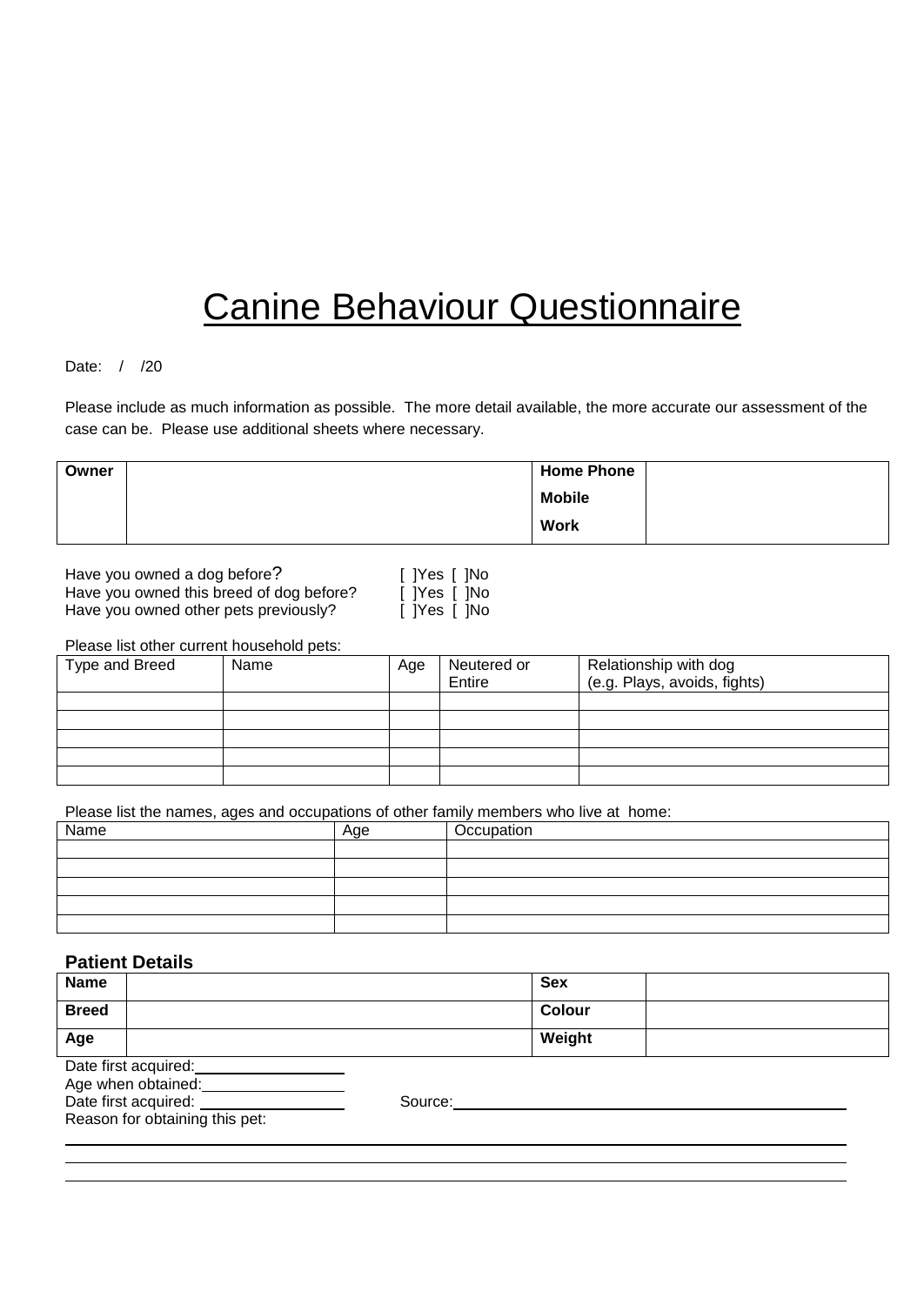Has the dog ever been used for breeding? [ ]Yes [ ]No If yes, at what age? How would you describe your dogs personality? \_\_

#### **The Current problem**

1. What is the current problem you are having with your pet?

| 2. When did it begin?                 |  |
|---------------------------------------|--|
| 3. How long has it been present?      |  |
| 4. How old was the pet when it began? |  |
| 5. Where does the problem occur?      |  |
| 6. With whom?                         |  |

7. How often?

#### **Aggression**

Please answer the questions below if the problem is Aggression.

1. Describe the most recent incident and the setting it occurred in (please try to be very precise, as if you were drawing a picture):

-Where was the pet? .

-Where was everyone in relation to the pet? .

-What was everyone doing before the incident?

-What did the pet do?

-What was the pet's body posture? Describe the position of ears, tail, face, hair on back, or draw a picture if necessary.

2. What was your reaction to the behaviour? .

- 3. How did the pet react to your reaction? .
- 4. Was there any punishment?
- 5. If there was a bite wound was it a puncture wound or a tear?

6. Going back in time, describe 3 most recent incidents of the behaviour. Please use additional pages if needed.

7. How frequently dose the problem occur?[ ]times per day, [ ]times per week [ ] times per month [ ]times per year 8. When does the problems occur?

-When left alone? [ ]always [ ]usually [ ]rarely [ ]never

-When family members are present? [ ]always [ ]usually [ ]rarely [ ]never

9. What has been done to correct the problem? .

10. Over time is the problem getting: [ ]better [ ]worse [ ]no change?

11. Do you suspect any cause?

# **Medical History**

1. Please give a brief medical history, especially recurrent problems and treatment. Use an extra sheet if necessary.

# 2. Vaccination status ... The contract of the contract of the contract of the contract of the contract of the contract of the contract of the contract of the contract of the contract of the contract of the contract of the

3. Date last wormed .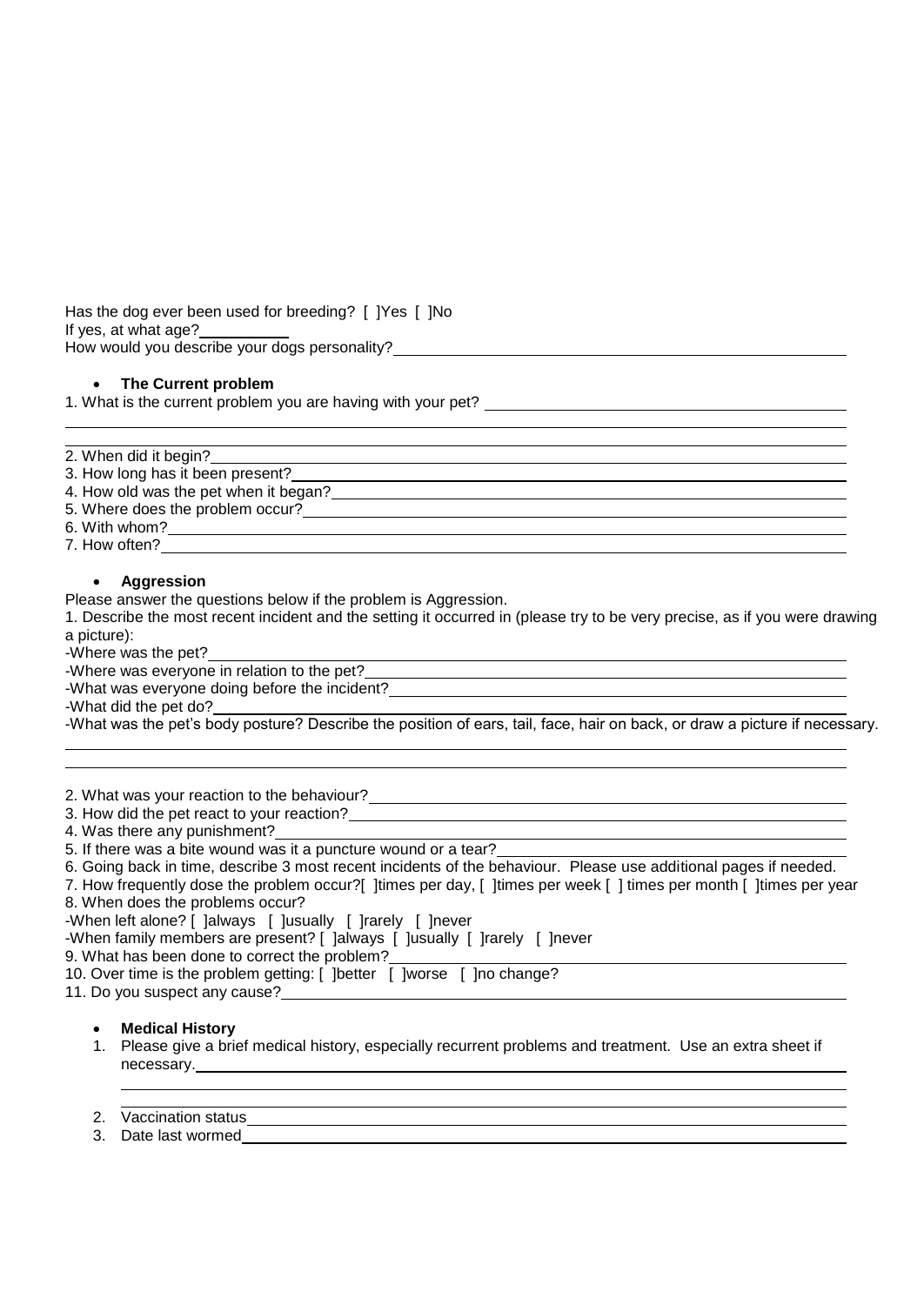4. Is your dog currently on any regular medications such as allergy or arthritis medication, heartworm treatment, herbal or homeopathic remedies?

| -<br>Drlin<br>, Remeuv<br>້ | Dose |
|-----------------------------|------|
|                             |      |
|                             |      |
|                             |      |

5. Has your dog been on medication for his/her behaviour in the past? If Yes, please list name and dosage of medications, including herbals and homeopathics.

| Remedy<br>Drind/<br>. <u>. .</u> | Dose |
|----------------------------------|------|
|                                  |      |
|                                  |      |
|                                  |      |

6. Is your dog on any medication for his/her behaviour now? If Yes, please list name and dosage of medications, including herbals and homeopathics.

| Drug/ Remedy | Dose |
|--------------|------|
|              |      |
|              |      |
|              |      |

- Early History
- 1. Please give details of the dog's early life, if known, inclusing litter size, age of weaning, age when obtained, whether raised outside or indoors, of orphan or stray, whether hand-reared, etc.
- 2. How much interaction did the pyppy have with people in the first year of its life?
- 3. What method of house training was used?
- 4. How did you react to any mistakes during house training?
- 5. Did your puppy attend puppy 'parties' or classes? If so, please give details

# **Training and obedience**<br>1. Has your dog ever attendents

Has your dog ever attended Training Classes? [ ]Yes [ ]No

If yes, please give details when where, age of pet, and who took it to the class

2. What types of training techniques were used in the class?

- 3. How well did you dog do in the class? [ ] Very Well [ ] Average [ ] Poor [ ] Was asked to leave.
- 4. Dog you think your dog is Good, Average or Poor at learning? [ ]Good [ ]Average [ ]Poor
- 5. What tasks will the dog reliably perform for you on command? [ ]Sit [ ]Stay [ ]Down [ ]Fetch [ ]Other
- 6. Does your dog do 'tricks' such as shake or rollover?
- 7. Does your dog pull when on the lead? [ ]Yes [ ]No
- 8. Is you dog more obedient in some places than in others? [ ]Yes [ ]No

If Yes, please give details.

9. Is your dog more obedient with some people that with others? [ ]Yes [ ]No

If Yes, please give details.

10. How do you correct your dog when he/she misbehaves?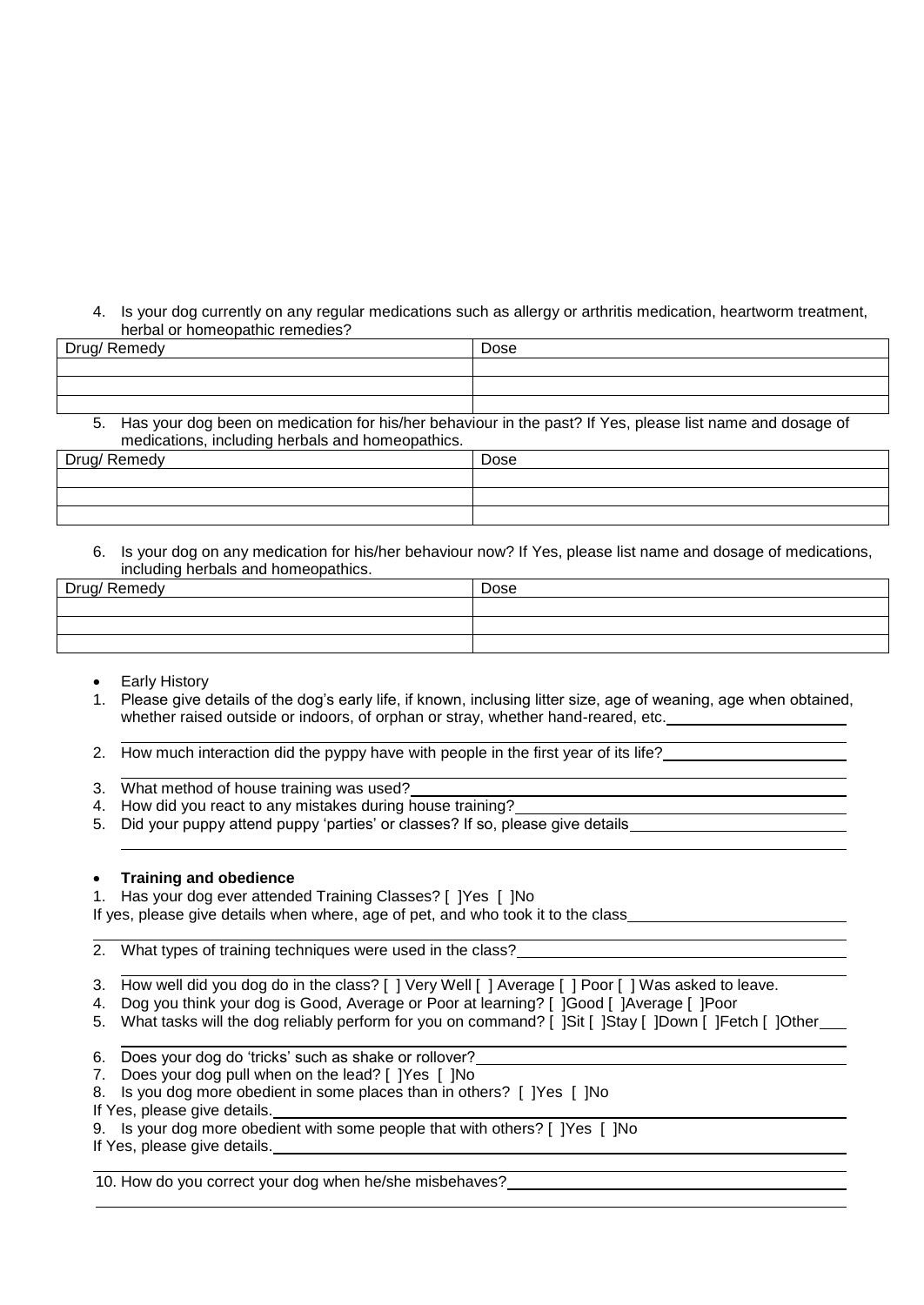# **Daily Activities**

#### **Diet and Feeding**

- 1. What types of food (including brands) do you give your dog?
- 2. How much does he/she eat a day?
- 3. When and where is the dog fed?
- 4. Who feeds the dog?
- 5. Is the dog protective around food? (stiffening, growling, snapping or biting?) [ ]Yes [ ]No

If yes, please give details.

Is his/her appetite good or poor?

Does your dog eat quickly or slowly?

What are his/her favourite foods? Do you have to be present for him/her to eat? [ ]Yes [ ] No

How much does your dog drink each day?

Do you add supplements or tidbits to the diet? [ ]Yes [ ]No If yes, why?

#### **Sleeping and Waking**

|    | Where does your dog sleep? |  |  |
|----|----------------------------|--|--|
| 1. |                            |  |  |
|    |                            |  |  |
|    |                            |  |  |

| 2. If your pet sleeps on the bed who invites it up? |  |
|-----------------------------------------------------|--|

- 3. When does the dog get up in the morning?
- 4. Does your pet ever wake you at night? [ ]Yes [ ]No
- If Yes, how often and why?

# **Going outside**

- 5. When does your dog go outside and for how long?
- 6. How does your dog ask to go outside?
- 7. Does it roam free in a garden or yard?
- 8. What type of fencing is used to restrain the dog?
- 9. Is your dog keen is explore when on its own?

# **Toileting**

- 10. Where dose your dog tend to go to the toilet?
- 11. Does your dog spot mark with small amounts of urine? [ ]Yes [ ]No
- If so, where?
- 12. How often does it empty its bladder in a day?
- 13. How frequently does it empty its bowels?

# **Exercise**

14. What sort of exercise does your dog receive and how much? (eg. Walking on/off lead, agility training)

| Type | Purpose | Amount | Frequency |
|------|---------|--------|-----------|
|      |         |        |           |
|      |         |        |           |
|      |         |        |           |
|      |         |        |           |
|      |         |        |           |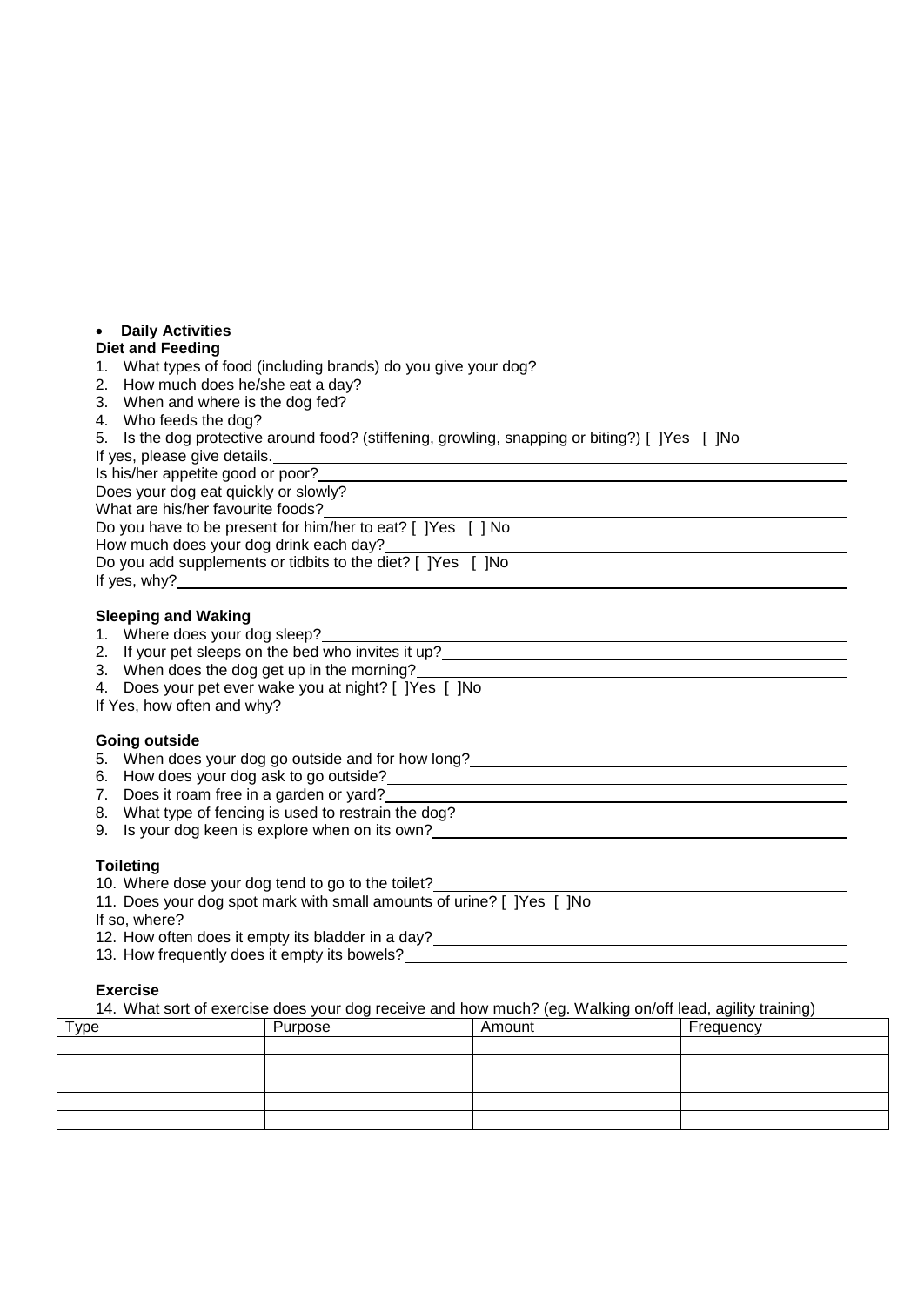#### **Play / Training**

| 15. Is there any specific time devoted to play and/or training on a daily basis? [ ] [Yes [ ] ] No |  |
|----------------------------------------------------------------------------------------------------|--|
| 16. Dose your dog play games with your or other family members?<br>[ ]Yes [ ]No                    |  |
| Please give details                                                                                |  |
| 17. Who initiates play: People or the pet?                                                         |  |
| 18. What types of toys does your dog play with?                                                    |  |
|                                                                                                    |  |

# **Home Alone**

- 19. Where does the dog stay during the day when no one is home?
- 20. What does it do as you prepare to depart?
- 21. Does your dog ever bark or whine when you leave? [ ]Yes [ ]No
- 22. Does your dog ever [ ]Vocalise [ ]inappropriately toilet [ ]engage in destructive behaviour while you are gone?
- 23. Typically, how long is your dog alone without people on any given day?

#### **Family Routine**

- 24. What does it do during family meals?
- 25. Has there been a change in your household routine such as now work hours, new baby, moving, new house members, visitors, boarding or diet change? [ ]Yes [ ]No Please give details

# **Favourite Things**

Please list five things your dog enjoys most, these may be foods, toys or activities.

# **Interaction with Family Members**

#### **The home environment**

- 1. What type of home do you have (eg, flat apartment house)
- 2. What areas of the house does your dog have access to?
- 1. Is there aggression in the following circumstances? This can include growling snarling, showing teeth, lunging, nipping, snapping or biting. Please fill in the chart: Y= Yes, N=No, N/A = doesn't apply. If biting has occurred in any of these circumstances, please describe the wound, such as tear, puncture or bruising.

|                        | <b>Adult Owner Male</b> | <b>Adult Owner Female</b> | Children | Any other individual |
|------------------------|-------------------------|---------------------------|----------|----------------------|
| Handling/grooming      |                         |                           |          |                      |
| Petting or hugging     |                         |                           |          |                      |
| Disturbed when resting |                         |                           |          |                      |
| Disciplining           |                         |                           |          |                      |
| Walking on the lead    |                         |                           |          |                      |
| Taking food away       |                         |                           |          |                      |
| Taking other objects   |                         |                           |          |                      |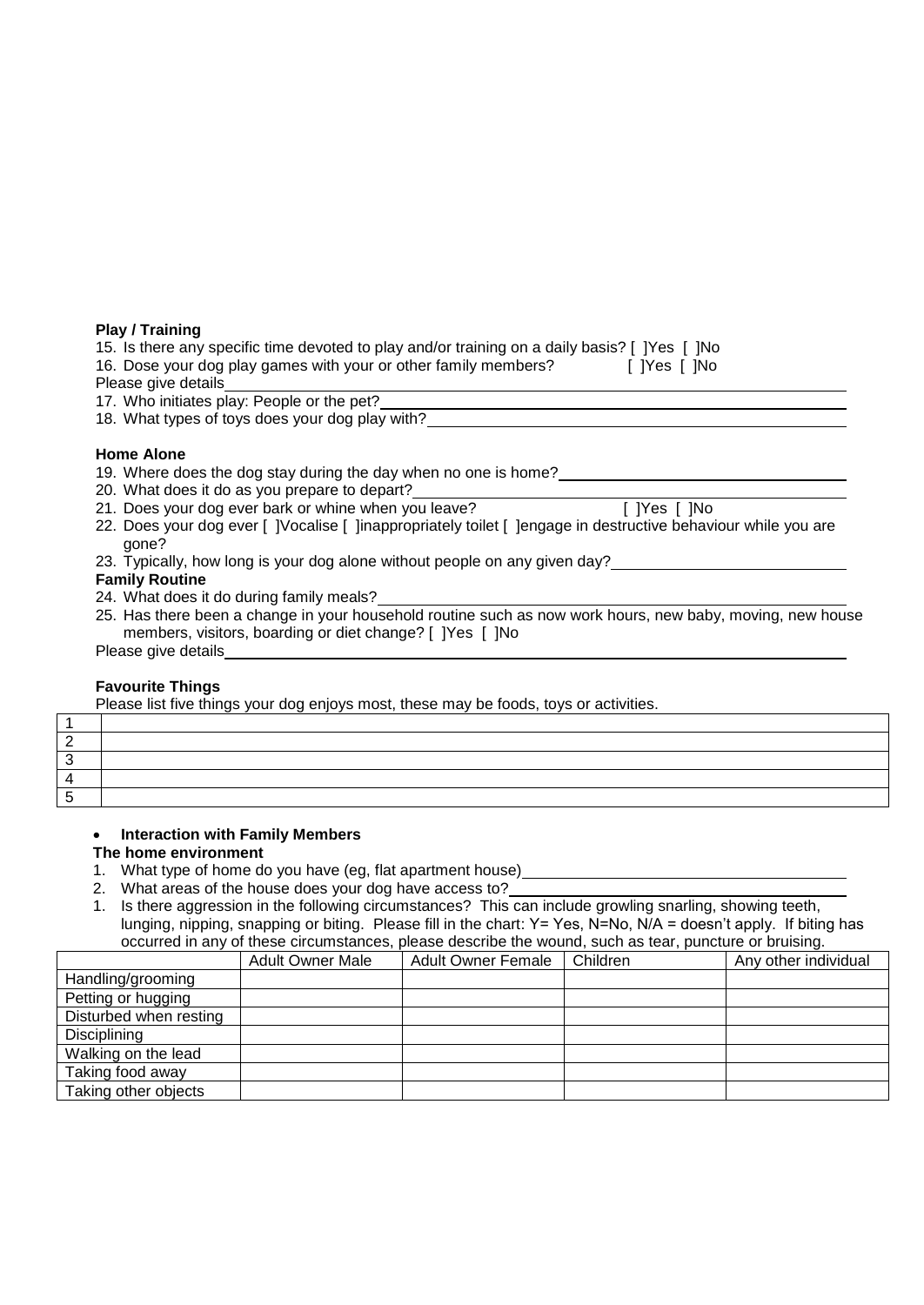# **Interaction with others**

#### **Reaction to visitors**

- 1. How does your pet behave when visitors come to the house (eg. Barking, door charging)?
- 2. Is the behaviour different towards familiar and unfamiliar people?

3. Is the behaviour different towards people outside the house and people inside the house?

4. Does your pet display aggression (growing, snarling, snapping or biting) to visitors to your home?

5. Has your dog ever bitten or attacked anyone? 6. Please fill in details of any visitors to the home.

| 0. FIGASE IIII III GELAIIS OF ALLY VISILOIS LO LITE HOLLIE. |         |                                                              |               |  |  |
|-------------------------------------------------------------|---------|--------------------------------------------------------------|---------------|--|--|
| Individual<br>(eg friend, tradesperson,<br>postie)          | Purpose | Time and days<br>(eg Frequent, occasional,<br>rare visitors) | Dogs reaction |  |  |
|                                                             |         |                                                              |               |  |  |
|                                                             |         |                                                              |               |  |  |
|                                                             |         |                                                              |               |  |  |
|                                                             |         |                                                              |               |  |  |

# **Reactions to other people**

7. Please describe your dog's reaction to each of the following:

| Familiar men      |  |
|-------------------|--|
| Familiar women    |  |
| Familiar children |  |
| Unknown med       |  |
| Unknown women     |  |
| Unknown children  |  |
| Familiar dogs     |  |
| Unknown dogs      |  |
| Other animals     |  |
| Crowds busy areas |  |

#### **Reactions to other animals**

8. What is the reaction to other dogs when out at exercise?

On a lead

Free exercise

9. What is the reaction to other animals?

#### **Other behaviours**

- 1. Does your pet ever show inappropriate mounting or other sexual activity? Yes[ ] No[ ] If Yes, to whom or what?
- 2. Is your pet ever protective over parts of his/her body (especially ears and feet)? Yes[ ] No[ ] If Yes, which regions?
- 3. Does your pet lick or chew on themselves more than you would expect? Yes[ ] No[ ]